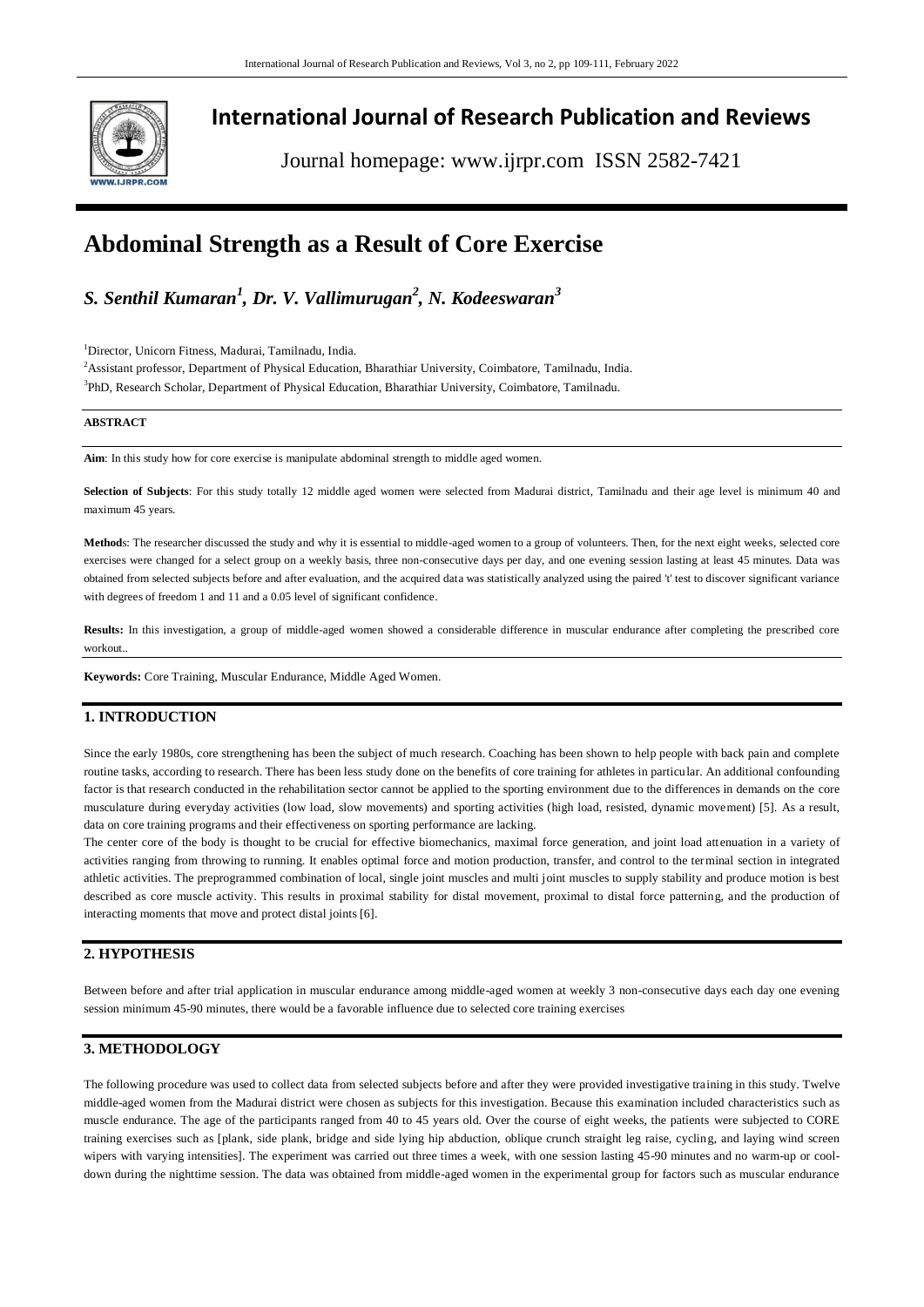(bend knee sit-up test) before and after CORE training. For analyzing the efficacy of an eight-week CORE training experiment on middle-aged women, the obtained data were analyzed using the paired't' test, with the significance level set at 0.05 confidences with degrees of freedom 1&11.

## **4. RESULTS**

| <b>Table 1:</b> Pre and Post-Test Mean, Standard Deviation, Standard Error Mean and t' ratio on the Variable of Muscular Endurance |  |  |  |  |
|------------------------------------------------------------------------------------------------------------------------------------|--|--|--|--|
|                                                                                                                                    |  |  |  |  |

| Test | Mean  | S.D            | <b>SEM</b> | . .                      | <sup>t</sup> ratio | df  |
|------|-------|----------------|------------|--------------------------|--------------------|-----|
| Pre  | 25.17 | 2.21<br>⊥ ے. د | 0.93       | $\sim$<br>$\overline{1}$ | 12.95              | . . |
| post | 29.33 | 3.70           | 1.06       | $\overline{1}$           |                    |     |

\*Significant difference degrees of freedom 1 & 11 table value is 2.20.

The statistics on muscular endurance performance is shown in the table above. The pre-test mean value is 25.17, which is lower than the post-test value of 29.33, indicating positive changes, while the standard deviation values are 3.21 and 3.70, respectively. With degrees of freedom 1 and 11, the calculated't' ratio is 12.95, which is larger than the needed table value of 2.20. The threshold of significance is 0.05. As a result, this finding indicates that eight weeks of core training had a positive impact on middle-aged women's muscular endurance.



#### **Diagram-1**

In this figure depicting pre- and post-test data for muscular endurance, it can be seen that the post-test data shows superior performance than the pre-test data. As a result, this result implies that the middle-aged women who participated in the core training experiment were favourably influenced. As a result, researchers have suggested that middle-aged women benefit from core exercise to improve muscle endurance. Since the study's findings show that given core training can be adapted to men and all other games and sports involving muscular endurance.

## **5. CONCLUSIONS**

Based on the above findings, the following conclusions have been drawn: in this study, the given core training was positively affected to enhance muscular endurance, as seen by the better post-test data on the muscular endurance variable than the pre-test data. As a result, this result declares that this type of exercise should be used to increase endurance strength, as well as abdominal and core muscular strength. As a result, the researcher in this investigation accepted the framed hypothesis. Selected core training routines have been discovered to help initiate or strengthen Muscular strength phenomenon in all games and sports.

#### **REFERENCES**

.

- 1. Akuthota V, Nadler SF. Core strengthening. Archives of physical medicine and rehabilitation. 2004; 85:86-92.
- 2. Ali A, Gardiner R, Foskett A, Gant N. Fluid balance, thermoregulation and sprint and passing skill performance in female soccer players. Scandinavian journal of medicine & science in sports. 2011; 21(3):437- 445.
- 3. Bliss LS, Teeple P. Core stability: the centre piece of any training program. Current sports medicine reports. 2005; 4(3):179-183.
- 4. Christou M, Smilios I, Sotiropoulos K, Volaklis K, Pilianidis T, Tokmakidis SP. Effects of resistance training on the physical capacities of adolescent soccer players. The Journal of Strength & Conditioning Research. 2006; 20(4):783-791.
- 5. Ekstrom RA, Donatelli RA, Carp KC. Electromyographic analysis of core trunk, hip, and thigh muscles during 9 rehabilitation exercises. Journal of orthopaedic & sports physical therapy. 2007; 37(12):754-762.
- 6. Hibbs AE, Thompson KG, French D, Wrigley A, Spears I. Optimizing performance by improving core stability and core strength. Sports medicine. 2008; 38(12):995- 1008.